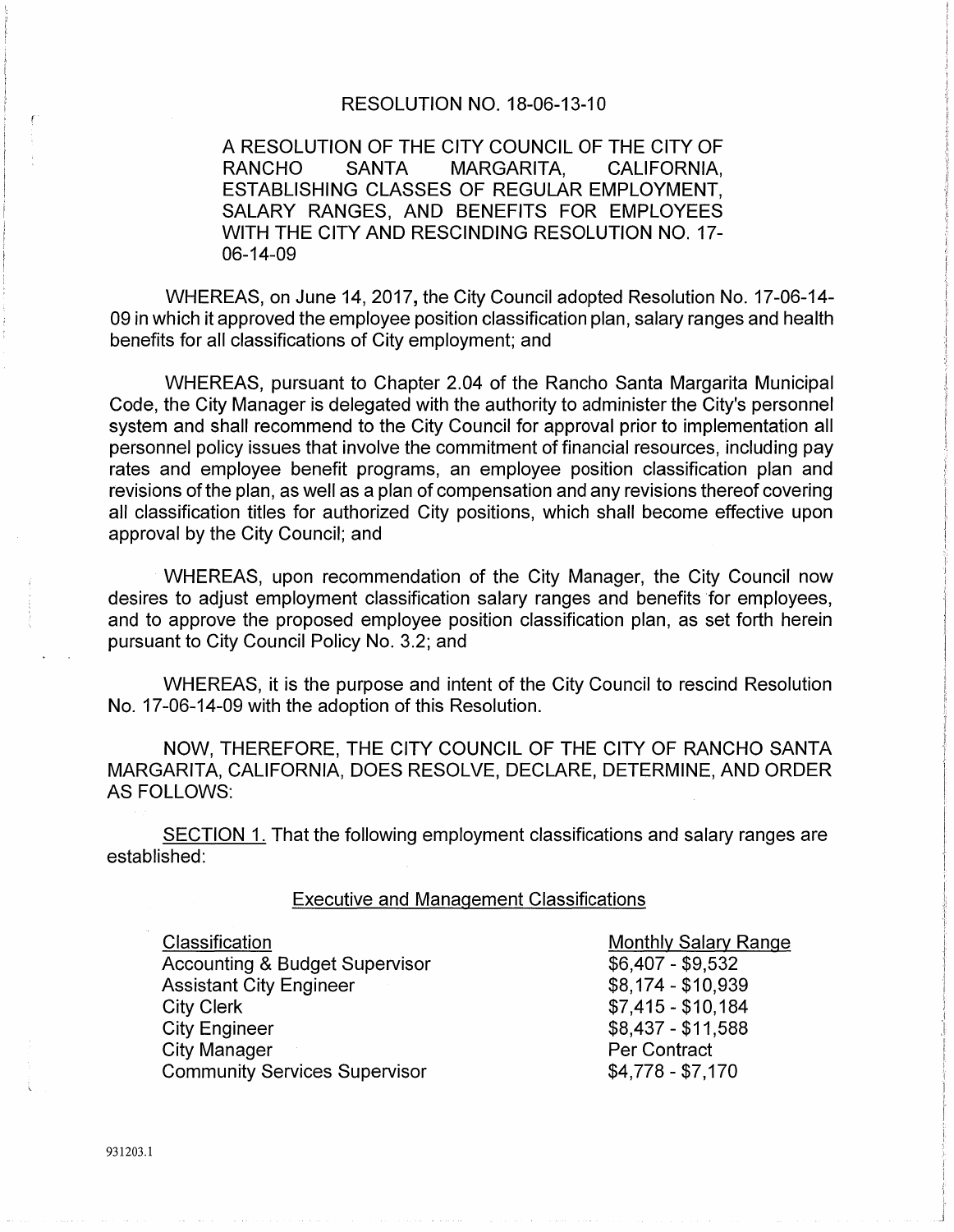Resolution No. 18-06-13-10 Page 2

| <b>Development Services Director</b>          | $$9,805$ - \$14,668 |
|-----------------------------------------------|---------------------|
| <b>Finance Director</b>                       | $$10,113 - $14,613$ |
| Human Resources/Risk Management Administrator | $$7,547$ - \$10,802 |
| <b>Principal Planner</b>                      | $$7,520$ - \$9,699  |
| <b>Public Works Director/City Engineer</b>    | $$10,093 - $14,585$ |
| <b>Public Works Superintendent</b>            | $$6,833$ - \$9,702  |

## Professional. Technical and Administrative Classifications

| Classification<br>Accountant<br><b>Account Clerk</b><br><b>Accounting Technician</b><br><b>Administrative Assistant</b><br><b>Associate Engineer</b><br>Associate Planner<br><b>Code Enforcement Officer</b><br><b>Community Services Coordinator</b><br><b>Community Services Specialist</b><br>Deputy City Clerk<br><b>Engineering Technician</b><br><b>Executive Assistant</b> | <b>Monthly Salary Range</b><br>$$4,649 - $6,577$<br>$$3,011 - $4,205$<br>$$3,514 - $4,933$<br>$$3,806 - $5,312$<br>$$6,162 - $8,765$<br>\$4,982 - \$7,089<br>$$4,142 - $5,898$<br>$$3,815 - $5,569$<br>$$2,566 - $3,739$<br>$$4,201 - $6,045$<br>$$4,552 - $5,861$<br>$$4,728 - $6,259$ |
|-----------------------------------------------------------------------------------------------------------------------------------------------------------------------------------------------------------------------------------------------------------------------------------------------------------------------------------------------------------------------------------|-----------------------------------------------------------------------------------------------------------------------------------------------------------------------------------------------------------------------------------------------------------------------------------------|
|                                                                                                                                                                                                                                                                                                                                                                                   |                                                                                                                                                                                                                                                                                         |
| <b>Management Aide</b>                                                                                                                                                                                                                                                                                                                                                            | $$4,598 - $6,112$<br>\$4,905 - \$7,052                                                                                                                                                                                                                                                  |
| <b>Management Analyst</b><br><b>Permit Processing Technician</b><br><b>Principal Engineer</b><br><b>Records Assistant</b>                                                                                                                                                                                                                                                         | \$3,707 - \$5,349<br>$$7,280 - $10,191$<br>$$2,591 - $3,639$                                                                                                                                                                                                                            |
| Senior Management Analyst                                                                                                                                                                                                                                                                                                                                                         | \$5,685 - \$7,741                                                                                                                                                                                                                                                                       |

# Temporary & Seasonal Support Classifications

| Classification    | Monthly Salary Range   |
|-------------------|------------------------|
| Intern            | \$12.00 - \$19.47/hour |
| Clerk Typist      | \$14.41 - \$20.89/hour |
| Recreation Leader | \$14.00 - \$18.59/hour |

SECTION 2. Full-time City employees are provided a monthly allowance in the amount of \$1,571 for the purchase of health benefits through a cafeteria plan as set forth in Section 309 of the City's Personnel Policies and Procedures Manual.

SECTION 3. Authorized City employees are provided a monthly technology stipend in the amount of \$45, \$70, or \$90 as set forth in Administrative Regulation No. 300-4.

SECTION 4. Resolution No. 17-06-14-09 is hereby rescinded.